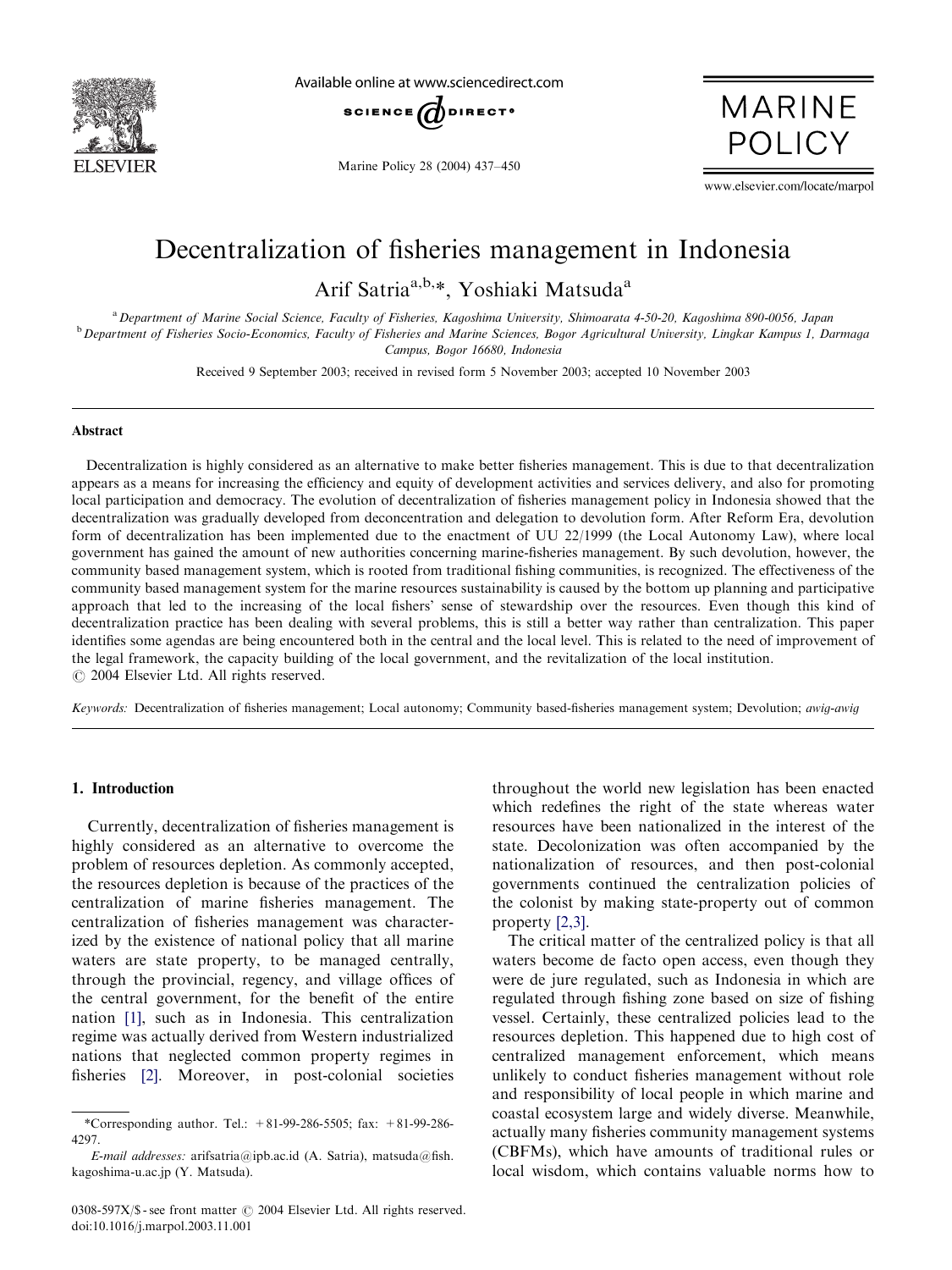wisely treat natural marine resources, are found. They are implemented based on defined geographical areas and controlled access. In addition, they are selfmonitored by local fishers, and enforced by local moral and political authority  $[4,5]$ . These are the great strengths of such systems andwhat they have to contribute to co-management designs [\[6\]](#page-12-0). Nevertheless due to centralization policy they are being undermined.

Those conditions, which led to create open access regime, pushed the rise of "free competition" in marine waters among fishermen crossing different economic scale (class), ethnical and cultural background, and others. As a result, resources depletion (such as over fishing, destruction of mangrove and coral reef) and social conflict were inevitable, and it certainly threatens marine fisheries sustainability in the future.

However, currently in some Asian developing countries there are political systems changes toward a decentralist pattern that certainly imply marine-fisheries management model. By definition, decentralization is any act in which a central government formally transfers powers to actors and institutions at lower levels in a political-administrative and territorial hierarchy [\[7\].](#page-12-0) In Indonesia, decentralization has been proceeded by the establishment of Undang-Undang 22/1999 on Local Government, which then called the Local Autonomy Law. By this law, local government has got the bundles of new authorities concerning marine-fisheries management. As mentioned in this law as far as 12 miles water sea area from shoreline is under provincial government authority, andwithin those 12 miles there are 4 miles under the authority of the local or district government (articles  $4$  and  $10$ ). These authorities include: (a) exploration, exploitation, conservation, and marine resources management within the authority water area, (b) administrative management, (c) zone management, (d) law enforcement of local regulation or central government regulations that are deconcentrated to local government. Indonesia, therefore, is still dealing with amounts of agendas how to institutionalize and establish their marine fisheries management in decentralized ways.

However, decentralization becomes the most appropriate form of fisheries governance in which enables local governments to fundamentally control local fishing by community based management system [\[8\]](#page-12-0). Decentralization is also justified as a means for increasing the efficiency and equity of development activities and services delivery, and also for promoting local participa-tion and democracy [\[7\]](#page-12-0). The efficiency and equity benefits of decentralization come from the presence of democratic processes that encourage local authorities to serve the needs and desire of their constituents [\[7\]](#page-12-0). However, a democratic decentralization is a promising means of institutionalizing and scaling up the popular participation that makes community based natural resources management effective [\[7\].](#page-12-0) Concerning democratic values of decentralization, Seddon (1999) argued, ''sub national governments' proximity to their constituents will enable them to respond better to local needs and efficiently match public spending private needs only if information flows between citizens and local government. On the other hand, the process of decentralization can itself enhance the opportunities for participation by placing more power and resources at a closer, more familiar, more easily influenced level of government" [\[9\]](#page-12-0). Accordingly, decentralization theoretically gives more opportunities for local people to participate in a decision making process due to the nearness of social distance between policy maker and the people, who must feel the policy influence. Certainly, because the community participation in the decision-making process theoretically leads to increasing efficiency and equity in natural resources management and use, in terms of marinefisheries management, CBFMs are potentially recognized, revitalized, and developed well. Nevertheless, beside the potential positive impact of decentralization as explained before, decentralization may lead to conflict, particularly when they involve the transfer of natural resources management and use powers [\[7\]](#page-12-0).

This paper is organized in four parts, starting with an analysis of the evolution of decentralization of fisheries management in Indonesia, and then followed by analysis of the fisheries management system under the new decentralization policy. It then proceeds to analyze the policy implication in trying to identify the legal framework, capacity building, and revitalization of local institutions that are necessary for implementation of the decentralization of fisheries management.

### 2. Evolution of decentralization policy in fisheries sector

Indonesia is an archipelago of more than 18,100 islands. The economy relies heavily on its natural resources. The fisheries sector, moreover, although still in an early stage of development, plays an increasingly important role in the national economy, especially as a source of income and employment opportunities, foreign-exchange earnings, source of animal protein for local diet and rural development. With its 5.8 million square kilometers of seas and the coastal line stretching more than 81,000 km, Indonesia is blessed with abundant rich aquatic resources. Various economically important species are endowed in the Indonesian waters including shrimp, tuna, skipjack, giant perch, eastern little tuna, king mackerel, squid, coral fishes such as grouper and spiny lobster, ornamental fishes, shellfish and seaweed. Indonesia also has a vast area of brackish water, lakes, reservoirs, rivers, and freshwater ponds, which are very suitable for aquaculture development.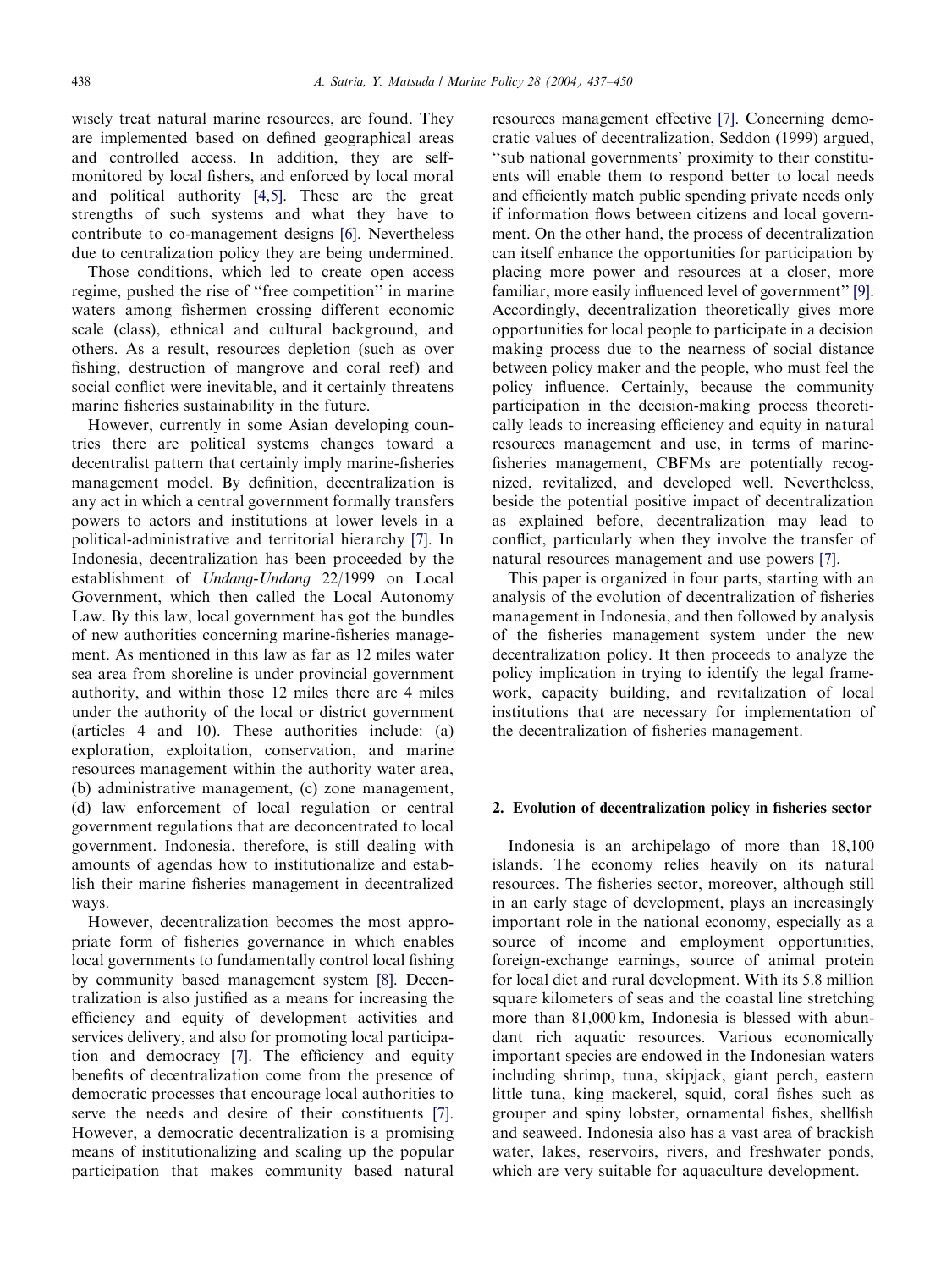Those characteristics of various marine resource endowments need an appropriate governance system, so the resource sustainability can be maintained. Decentralization is one of the governance types that in fact had been implemented since long time ago. Decentralization can be defined as the transfer of authority and responsibility for public functions from the central government to subordinate or quasi-independent government organizations or even the private sector and community associations  $[10-13]$ . Moreover, there are three types of administrative decentralization: deconcentration, delegation, and devolution [\[10,12\]](#page-12-0). Deconcentration is the transfer of decision making authority and management responsibilities to local government but it is still under the supervision of central government ministries. This form is often considered the weakest form of decentralization and is usually strongly implemented in unitary states. Delegation is the transfer responsibility for decisionmaking and administration of public functions to semi autonomous organizations whereas central government retains the right to take power back. Devolution is the transfer of authority for decision-making, finance, and management to quasi-autonomous units of local government with corporate status and without reference back to central government. It seems to be a political decentralization. Devolution requires national legisla-tion and supporting regulations [\[12\]](#page-12-0):

- (a) grant specific local-level units corporate status,
- (b) establish clear jurisdiction and functional boundaries for such units,
- (c) transfer defined powers to plan, make decisions, and manage specified public task to such units,
- (d) authorize such units to employ their own staff,
- (e) establish rules for the interaction of such units with other units of the governmental system of which they are a part,
- (f) permit such units to raise revenue from such specifically earmarked sources as property tax, public utility charges, etc.,
- (g) authorize such units to establish andmanage their own budgetary, accounting, and evaluation systems.

Concerning decentralization of fisheries management in Indonesia, therefore, a tracing of the evolution of decentralization can be divided into three periods: postindependence period, New Order period, and Reforms period.

### 2.1. Post-independence period (1945–1966)

The beginning of decentralization policy in fisheries sector can be traced from the enactment of legal products of Indonesian Government in 1951. Within this year, the central government established five

#### Table 1

Decentralization policy of fisheries management in the post independence period (1945–1966)

| Series of policies                   | <b>Titles</b>                                                                                        |
|--------------------------------------|------------------------------------------------------------------------------------------------------|
| Government Regulation<br>No. 31/1951 | Decentralization of inland<br>fisheries to Western Java                                              |
| Government Regulation<br>No. 43/1951 | Decentralization of inland<br>fisheries to<br>Southern Sumatera provincial<br>government             |
| Government Regulation<br>No. 46/1951 | Decentralization of inland<br>fisheries to<br>Central Sumatera provincial<br>government              |
| Government Regulation<br>No. 49/1951 | Decentralization of inland<br>fisheries to<br>Northen Sumatera provincial<br>government              |
| Government Regulation<br>No. 59/1951 | Decentralization of inland<br>fisheries to<br>Yogyakarta Special Autonomous<br>Provincial government |

Government Regulations (Peraturan Pemerintah), as shown at Table 1.

With these Government Regulations, the central government decentralized some authorities to provincial governments to manage inland fisheries in their respective provinces by referring to annual plan authorized by the central government and the guidelines issued by the Ministry of Agriculture (article 1). It means that the fisheries regulations of the province had to be approved by the Ministry of Agriculture. In fact, to develop some activities, such as training and education of government fisheries specialists, the provincial government also had to get approval from the central government (article 18). This, therefore, shows that even though the decentralization was implemented, the central government had still strong position to control the provincial government. Even, fisheries research activities was under the central government authority, so if the provincial governments attempted to develop inland fisheries research, the approval from the central government was required (article 5). Nevertheless, the provincial governments were granted full authorities on some points: to regulate andmanage the availability and distribution of fish seedlings, and to maintain the buildings, land, and equipment handed over by the central government. Besides getting these physical things, the provincial governments also had to handle debt and credit related to decentralized authorities. Meanwhile, to support the decentralization process, the central government provided the personnel to be employed as the provincial government officer status.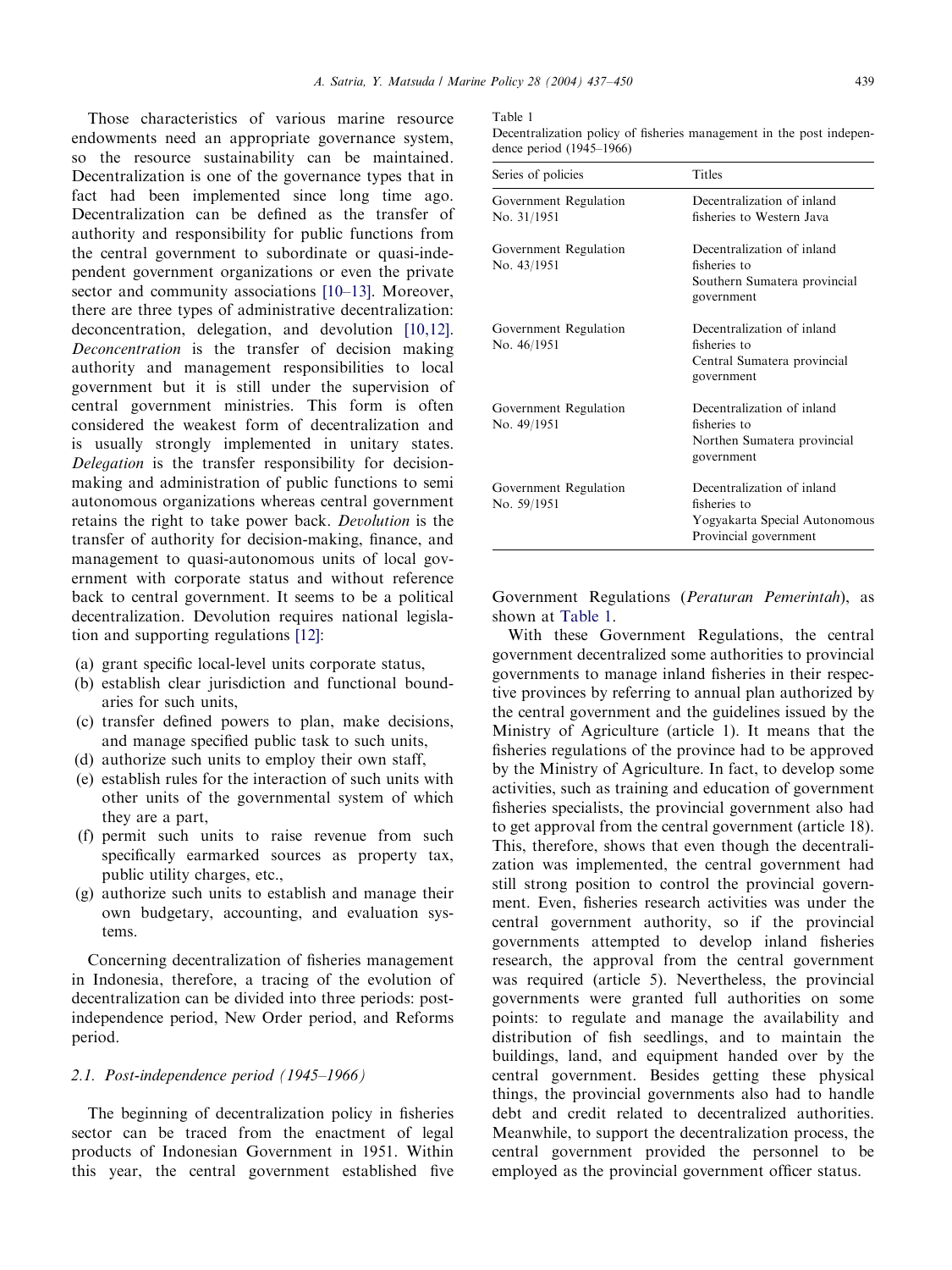On decentralization of marine fisheries, the central government enacted Government Regulations No. 64/ 1957. This Government Regulations identified some authorities of the provincial government as follow:

- (a) To conduct extension services of fishing technology based on scientific research (article 1.1).
- (b) To develop fishing communities and to encourage the development of fishers association, and to monitor and guide such association (article 1.2).
- (c) To release regulations of marine fisheries in their province (article 3).
- (d) To carry out fisheries training course for the fisheries specialist *(mantra perikanan)* by referring to the ministry of agriculture's guidelines, and also to hold training course for crew captain and motorist (article 5).
- (e) To regulate andmonitor fishes auction activities, and in case of any fishers association fulfilling the government requirements, the fish auction will be taken over by the fishers association (article 7).

According to article 35, to support the decentralization process, the central government placed the personnel at the service of the provincial government. Then, further assignment to these personnel was under the authority of the provincial government.

During the Post-Independence period, the position of the central government was still strong because the decentralized authorities to the provincial government could be run with the central government approval only. This means that decentralization policy at that time was characterizedas a weak decentralization.

## 2.2. New order period (1966–1998)

The government policy under the New Order was characterizedby a centralization regime. In a centralism regime, the marine and fisheries were managed by the central government. It happened due to the Basic Provisions of Local Government Law No. 5/1974 that asserted the local government did not have jurisdiction over marine and fisheries resources. In addition, the Fisheries Law No. 9/1985 doesn't clearly mandate fisheries to neither the local government nor local people. Nevertheless, even though the centralism became the dominant approach to run economic development and fisheries management, there were some decentralized policies on marine and fisheries affairs. One of them is the Spatial Planning Law No. 24/1992 that mandates the local government to conduct marine spatial planning, whereas the others are presented at [Table 2](#page-4-0).

By referring to the decentralization type, these policies seem to be ranging between ''delegation'' and ''deconcentration'' category, rather than ''devolution''. However, they are ineffective in regard to govern marine

fisheries sector. There are several critical important factors leading to such conditions. Firstly, even if the central government shared authorities to the provincial government, the central government still has the power to withdraw those delegations. It happened due to political atmosphere at which the provincial government was forced to comply with what the central government decided, even if it was under provincial government authority. It means that the central government is in stronger position than the local government while a top down approach of management became more dominant, and ultimately the local initiatives were getting less important. Secondly, the establishment of Spatial Planning Law No. 24/1992 is important for implementing decentralization of coastal management, but unfortunately this law has not been followed immediately by detail government regulations that should be promul-gated by the Ministry of Home Affairs [\[14\].](#page-12-0) As a result, decentralization of coastal management did not work well. *Thirdly*, there were no clear delineation of territorial boundary between the central and the local government in fisheries management. This condition led to difficulties to set necessary fisheries management approaches that are suitable for existing conditions in terms of ecological, social, political, and economic aspects, except for running the items mentioned by those above regulations. Fourthly, even if each district had Dinas or fisheries service office, they could not effectively function as the managers of resources rather than providing recommendations for users to get license from the provincial government. It means that the role of local government in fisheries management was depended on the willingness of central government only. Fifthly, there was no recognition of traditional marine tenure or traditional fisheries management practices as a consequence of Undang-Undang No. 5/1979 (the Rural Governance Law). This Rural Governance Law intended to make uniformity of the rural governance system and certainly led to neglecting customary system in terms of administrative and resources governance. Accordingly, there were no responsibility, participation, and sense of stewardship of local people to conserve and protect marine resources from destructive activities. Under these conditions, marine resources were not well managed and finally resources depletion becomes inevitable.

With respect to the protection of small scale fisheries, the central government had have means by issuing the Minister of Agriculture decree No. 607/1976 on zoning for capture fisheries. It has been promulgated to overcome social conflicts arising from the trawling era between traditional fishers and modern fishers. According to this decree, there are four zones as shown by [Table 3](#page-5-0).

Nevertheless, this regulation seems to be an ideal policy but it is not working well. The main reason is that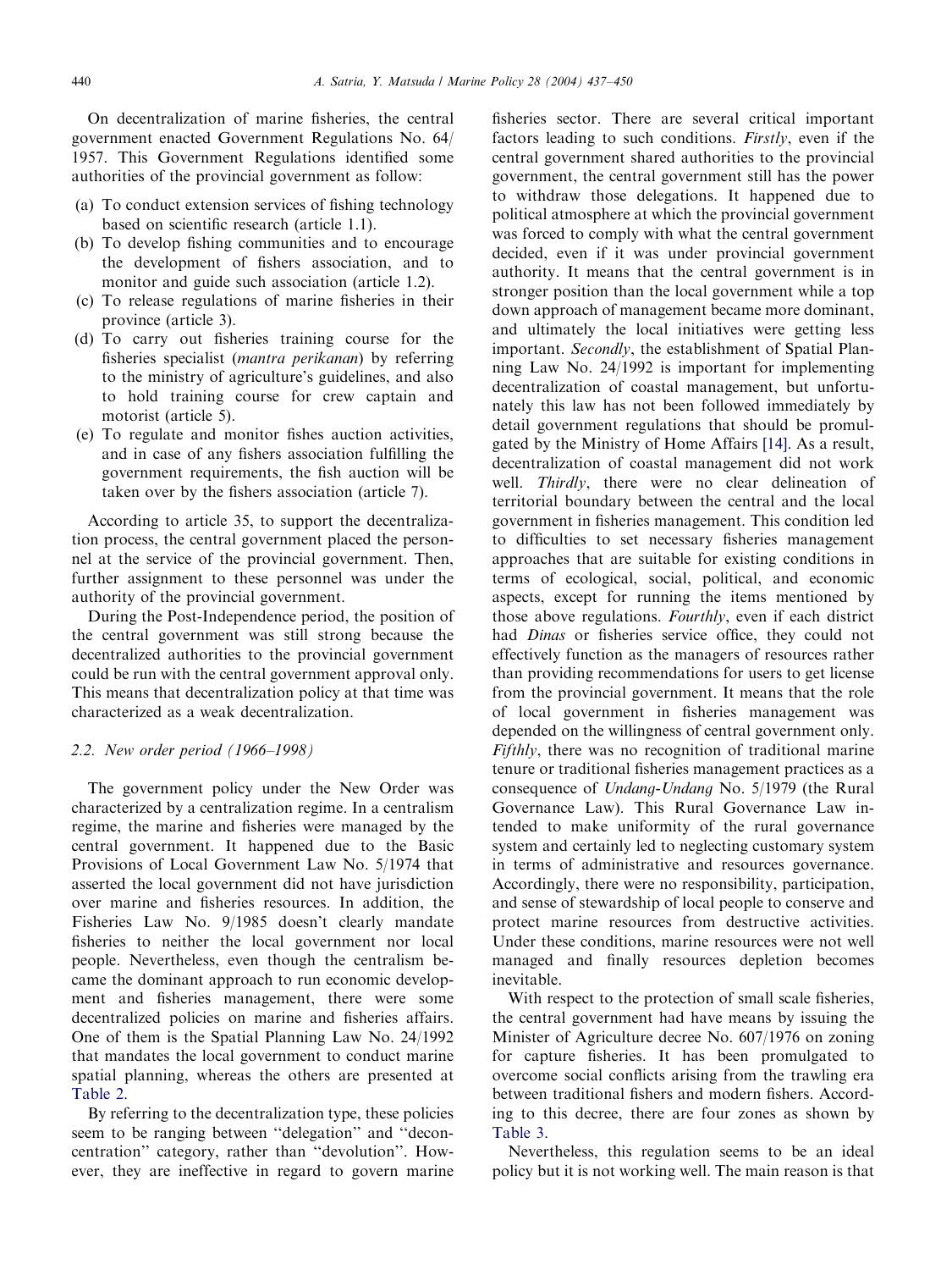<span id="page-4-0"></span>Table 2 Decentralization policy of fisheries management in the new order period (1966–1998)

| Series of policies                                                            | Titles                                                                                                 | Content                                                                                                                                                                                                                                                                                                                                                                                                                                                                                                                                                                                                                                                                                                                          |
|-------------------------------------------------------------------------------|--------------------------------------------------------------------------------------------------------|----------------------------------------------------------------------------------------------------------------------------------------------------------------------------------------------------------------------------------------------------------------------------------------------------------------------------------------------------------------------------------------------------------------------------------------------------------------------------------------------------------------------------------------------------------------------------------------------------------------------------------------------------------------------------------------------------------------------------------|
| Government Regulation (Act) No: 15/<br>1990                                   | Fisheries enterprise                                                                                   | (a) Delegating the provincial governors to issue Fisheries<br>Enterprise Certificate (Izin Usaha Perikanan or IUP) and the<br>license for catching fish (Surat Penangkapan Ikan) to fisheries<br>companies that engage in fishing activities in the provincial<br>area by using non-motorized boats, outboard engine boats,<br>inboard engine boats of less than 30 gross ton and or those<br>boats that have an engine of less than 90 horsepower, which<br>are without foreign worker and capital.<br>(b) Delegating the provincial governors to issue $IUP$ to<br>fisheries companies that develops fresh water, brackish<br>water, and mari-culture does not employ foreign workers nor<br>use foreign capital (article 10). |
| Government Regulation No: 8/1995                                              | Decentralization of Part of<br>Authorities to 26 Districts of<br>Pilot Project                         | The local government have part of authorities in fisheries<br>sector:                                                                                                                                                                                                                                                                                                                                                                                                                                                                                                                                                                                                                                                            |
|                                                                               |                                                                                                        | (a) Testing and application of technology<br>(b) Assessment of fisheries resources<br>(c) Development of production<br>(d) Guidance of productions input development (boats,<br>gears, seeds, feeds, and medicines<br>(e) Issuing certificate of enterprise<br>(f) Guidance of fisheries business<br>(g) Development of the quality of fisheries product<br>(h) Development of market information<br>(i) Development of fisheries infrastructure<br>(j) Fishermen housing, and manpower development<br>(k) Auction                                                                                                                                                                                                               |
| Ministry of Agriculture<br>Decree No. 509/Kpts/IK.120/7/95                    | A Guideline of Fisheries<br>Partnership System                                                         | Governor or Chief of District/regency are appointed to<br>decide the qualification of fishermen who are allowed to                                                                                                                                                                                                                                                                                                                                                                                                                                                                                                                                                                                                               |
| Ministry of Agriculture<br>Decree No. 51/Kpts/IK.250/I/97                     | Fish Aggregating Device (FAD)                                                                          | become the partners.<br>Management of FAD within 3 miles is under authority of the<br>district government, while between 3–12 miles is under<br>authority of provincial government.                                                                                                                                                                                                                                                                                                                                                                                                                                                                                                                                              |
| Directorate General of Fisheries Decree<br>Number: HK. 330/Dj. 8259/95        | Size, location, and method of fish<br>catching of Napoleon wrasse<br>(Chellinus urdulates Ruppel) type | (a) Local collector companies, as intended by article 3, point<br>2 b, are obliged to have certain collecting licenses issued by<br>the Chief of Provincial Fisheries Service or appointed officer<br>$(\text{article } 10 \text{ point } 1)$<br>(b) When engaging in aquaculture business, as mentioned in<br>article 11, local collector companies are obligated to get<br>collection license from the Chief of Provincial Fisheries<br>Service after getting recommendation from the Chief of<br>District Fisheries Services (article 12, point 1).<br>Both Provincial and District Fisheries Services are in charge<br>of controlling and surveillance of this policy in their<br>jurisdiction area (article 13).            |
| Directorate General of Fisheries Decree<br>Number: 14128/Kpts/IK.130/XII/1998 | Operational Direction of<br>Integrated Quality<br>Management System                                    | Within 7 business days the Chief of Provincial Fisheries<br>Services should delegate supervisors of fisheries product<br>quality, who are placed in Provincial Fisheries Service Office,<br>initially examine fisheries processing units belonging to the<br>requester.                                                                                                                                                                                                                                                                                                                                                                                                                                                          |

the central government face difficulties to enforce it, particularly because of the limitation of finance and personnel to carry out monitoring and surveillance activities. Transaction costs for such centralistic enforcements are also high. The enforcement failure led to

the marine resources had been de facto open access again, and this condition certainly caused resources depletion and social conflicts among fishers. This is an evidence that centralization fails to create an effective and efficient fisheries management.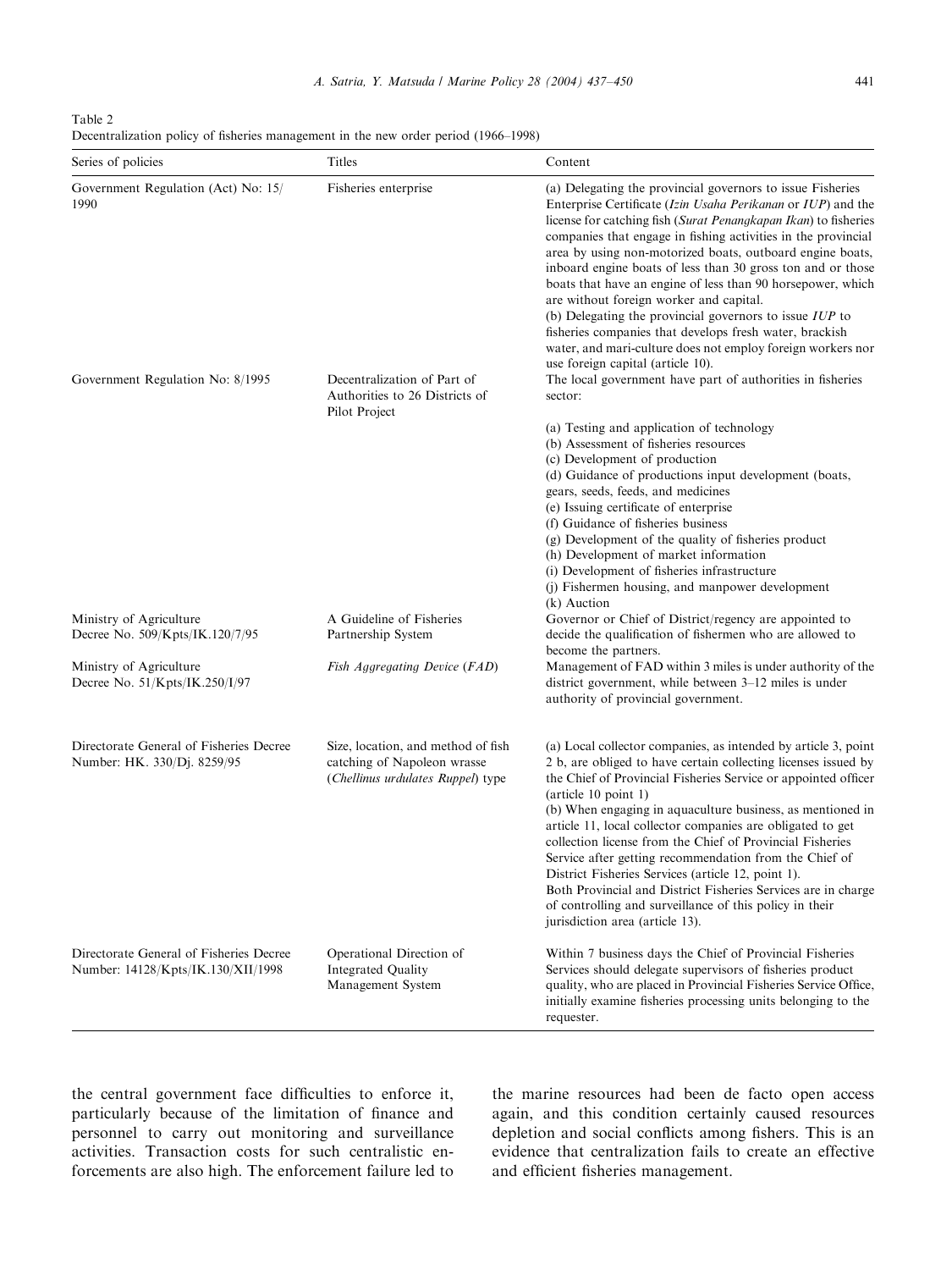| Zones    | Coverage       | Rules                                                               |
|----------|----------------|---------------------------------------------------------------------|
| Zone I   | $0-3$ miles    | Restricted to fishing vessels of more than 5 GT or 10 horsepower    |
| Zone II  | $3-7$ miles    | Restricted to fishing vessels of more than 25 GT or 50 horsepower   |
| Zone III | $7-12$ miles   | Restricted to fishing vessels of more than 100 GT or 200 horsepower |
| Zone IV  | $12-200$ miles | Restricted to pair trawl except in Indian Ocean                     |
|          |                |                                                                     |

<span id="page-5-0"></span>Table 3 Zoning system for capture fisheries

Note: Based on the Minister of Agriculture Decree No. 607/1976.

#### 2.3. The reform era (since 1999)

The Reform era has began since the establishment of the Ministry of Marine Affairs and Fisheries (MMAF) and the Local Autonomy Law. After the reform era of 1999, there had been a staunch political decision of former President Abdurahman Wahid to establish the Ministry of Marine Affairs and Fisheries (MMAF). Prior to that reform era fisheries sector was under the coordination of the Ministry of Agriculture.

In order to implement marine and fisheries development, Presidential Decree No. 177/2000 identified the duty and functions of MMAF. The main duty of MMAF is to assist the President in conducting some of the government tasks in marine and fishery field, and handle some functions including: (a) establishment and monitoring of the local autonomy implementation plan which covers giving guidance, counselling, training, leading, and supervision in maritime and fishery fields; (b) management andimplementation of plans for protection of natural resources of the seas within the 12 miles of marine and fishery field; (c) setting Authorization/Licensing standards for the region in marine and fishery fields; (d) dispute resolution among provinces in marine and fisheries; (e) holding the authority beyond12 miles of marine area; (f) national policy over exploitation, conservation, management and natural resources benefiting in the maritime outside 12 miles, including *Nusantara* water area and maritime land andalso Exclusive Economic Zone of Indonesia (EEZI) and continental base; (g) policy formulation and regulation of sea borders; (h) standardizing decision and seashore, coast, and small islands management; and (i) authorization activities in maritime andfishery in the sea area outside 12 miles, including Nusantara water area and sea base, also EEZ and continental base.

With this reforms era, the decentralization of marine and fisheries sectors, however, has been widely promoted to correct what practiced in the New Order. The basic legal framework for the decentralization is the enactment of Undang-Undang (UU) No. 22/1999 on the Local Government, so called the Local Autonomy Law. With this law, local government has a set of new authorities on marine-fisheries management. As mentioned in this law, as far as 12 miles of water sea area from the shoreline is under provincial government authority, andwithin the 12 miles, there are four miles under the authority of the local or district government (article  $3$  and  $10$ ). These authorities include: (a) exploration, exploitation, conservation, and marine resources management within the authorized water area, (b) administrative management, (c) zone management, (d) law enforcement of local regulation or central government regulations that are deconcentrated to local government. The elucidation of article 10 states that the territorial sea does not restrict traditional fishing rights, but rather traditional fishers may go fishing elsewhere. This is quite different from the situation before that when all coastal areas were under central government authority.

To implement the Local Autonomy Law, the central government had released a government regulation, namely Peraturan Pemerintah (PP) 25/2000 that identified a detailed description of authorities of both central and provincial government over marine and fisheries affairs. [Table 4](#page-6-0) shows these authorities according to both PP  $25/2000$  and UU 22/1999. In order to accelerate implementation of decentralization, the central government established some regulations, as identified at [Table 5](#page-7-0).

Nevertheless, during the more than 3 year of implementation of the decentralization policy, there were some problems and negative effects on marine fisheries management. These problems are usually related to false perception and misunderstanding of the meaning of ''management authority'' as mentioned in the Local Autonomy Law. Some local governments and people assume the term "authority" has a similar meaning of ''sovereignty'' over territorial water, which are 12 miles for provincial authority and 4 miles for district authority [\[15\]](#page-12-0). Therefore, some social conflicts among fishers arose after the establishment of the Local Autonomy Law which are often assumed to be the consequence of such misperception, even though such conflicts have actually occurred long time ago prior to the Local Autonomy Law. Many other factors actually have led to the increasing of the fishers' conflicts, such as technological gap (conflict of class), ecological orientation gap (conflict of orientation), and also ethnical heterogeneity (conflict of primordial) [\[15\]](#page-12-0). Accordingly,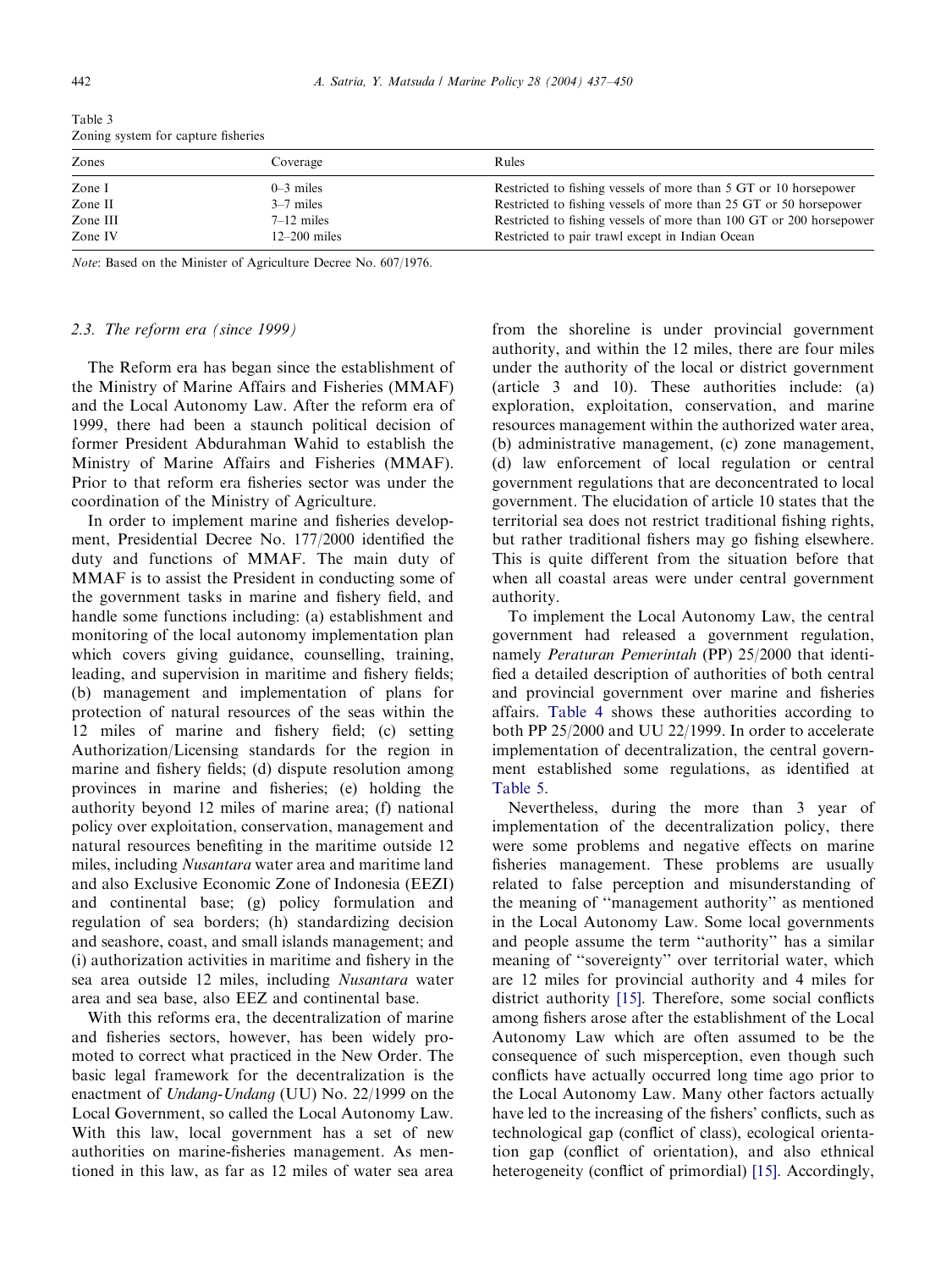<span id="page-6-0"></span>Table 4

| Government level                               | UU 22/1999                                                                                                                                                                                                                                                                                                    | PP 25/2000                                                                                                                                                                                                                                                                                                                                                                                                                                                                                                                                                                                                                                          |
|------------------------------------------------|---------------------------------------------------------------------------------------------------------------------------------------------------------------------------------------------------------------------------------------------------------------------------------------------------------------|-----------------------------------------------------------------------------------------------------------------------------------------------------------------------------------------------------------------------------------------------------------------------------------------------------------------------------------------------------------------------------------------------------------------------------------------------------------------------------------------------------------------------------------------------------------------------------------------------------------------------------------------------------|
| The Central<br>Government<br>(Beyond 12 miles) | Not mentioned                                                                                                                                                                                                                                                                                                 | (a) To set policy and management of exploration, conservation,<br>management, and utilization of marine resources beyond 12<br>miles.<br>(b) To set policy and regulation of management and utilization<br>of valuable goods and wrecked ship beyond 12 miles of sea<br>water.<br>(c) To set a policy and regulation of marine borders which<br>includes sea water autonomous areas borders and borders based<br>on the international marine law.<br>(d) To set a measure of coastal and small island management.<br>(e) To enforce law in seawater both beyond and within the 12<br>miles that correlates with specific and international matters. |
| The Provincial<br>Government (4-12)<br>miles)  | (a) Exploration, exploitation, conservation, and<br>marine resources management within the<br>authority water area.                                                                                                                                                                                           | (a) To manage sea waters under provincial authority.<br>(b) To explore, exploit, converse and manage marine resources<br>in provincial sea water area.<br>(c) To conserve and manage the local specific biodiversity and<br>fisheries protection in provincial sea water.<br>(d) To issue business license on marine culture and capture<br>fisheries in provincial sea water.<br>(e) To monitor the utilization of fisheries resources in provincial<br>seawater.                                                                                                                                                                                  |
|                                                | (b) Administrative management.(c) Zone<br>management.(d) Law enforcement of local<br>regulation or central government<br>regulations that are deconcentrated to local<br>government.                                                                                                                          |                                                                                                                                                                                                                                                                                                                                                                                                                                                                                                                                                                                                                                                     |
| The District<br>Government (0-4<br>miles)      | (a) Exploration, exploitation, conservation, and<br>marine resources management within the<br>authority water area.<br>(b) Administrative management.<br>(c) Zone management.<br>(d) Law enforcement of local regulation or<br>central government regulations that are<br>deconcentrated to local government. | Not mentioned                                                                                                                                                                                                                                                                                                                                                                                                                                                                                                                                                                                                                                       |

Authorities of multilevel government on marine and fisheries sector according to UU 22/1999 (the Local Autonomy Law) and PP 25/2000 (Government Regulation)

the opinion of that fishers conflicts are significantly influenced by the local autonomy is not reliable. But, this misperception is supposed to be a critical matter of the Local Autonomy Law, so public opinion has been brought to call for the withdrawal of this law.

This happened because of the minimum effort of the central government in promoting public communication concerning the implementation of the Local Autonomy Law. The socialization or public communication programs are necessary to make the local people understand well what intended by the law. In addition, the central government has been too late to follow up the Local Autonomy Law through promulgating more detailed regulations, which more clearly defined the district government authorities. As a result, each district's interpretation over the law are varied, so that it causes implementation of decentralization is far from what expected by the Local Autonomy Law. What has happened to Indonesia actually seems to be similar to

what Pomeroy and Berkes (1997) pointed out, that in the national level, the devolution of fishery management authority from central government to local governments and organizations is an issue that cannot be easily resolved. These problems should be well understood in order to set more conducive institutional arrangement of decentralization.

Aside those problems, there are some problems related to institutionalization of marine fisheries decentralization to be dealt with at the local level [\[16\],](#page-12-0) as follow:

- (a) The local governments lack qualified human resources on coastal and marine affairs, so that becoming basic constraints in attempting sustainable marine fisheries management.
- (b) The local governments tend to aim at too high goals of economic growth or quick yielding economic activities as the highest priority, and consequently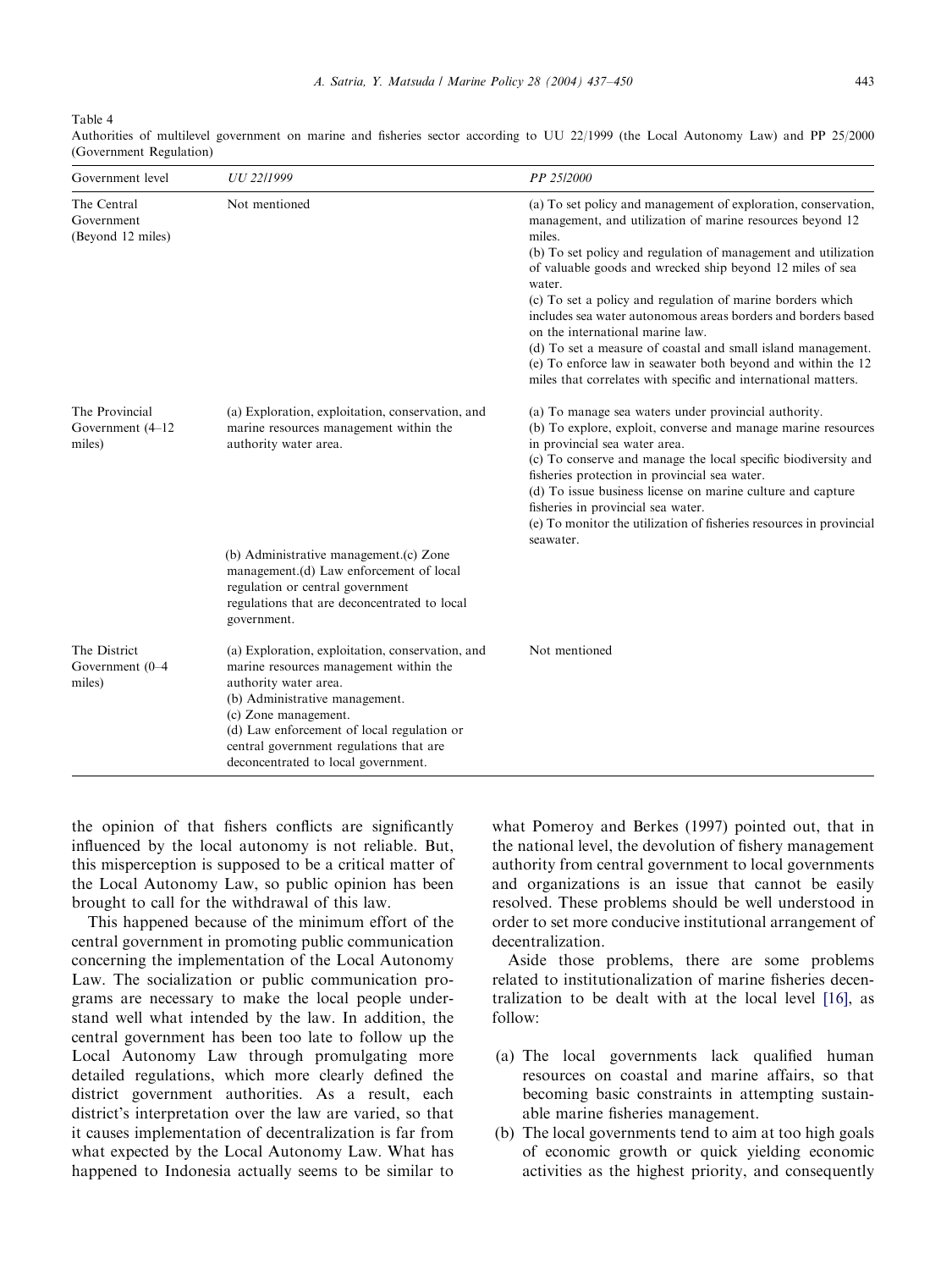<span id="page-7-0"></span>Table 5 Decentralization policy of fisheries management in the reform period (1999–present)

| Series of policies                                                        | Titles                                                                                                              | Content                                                                                                                                                                                                                                                                                                                                                                                                                                                                                                                                                                                                                                                                                                                                                                                                                                                                                                                                                                                                                                                                                                                                                                                                                                                                                                                                                                                                                                                                                                                                                                                                                                             |  |
|---------------------------------------------------------------------------|---------------------------------------------------------------------------------------------------------------------|-----------------------------------------------------------------------------------------------------------------------------------------------------------------------------------------------------------------------------------------------------------------------------------------------------------------------------------------------------------------------------------------------------------------------------------------------------------------------------------------------------------------------------------------------------------------------------------------------------------------------------------------------------------------------------------------------------------------------------------------------------------------------------------------------------------------------------------------------------------------------------------------------------------------------------------------------------------------------------------------------------------------------------------------------------------------------------------------------------------------------------------------------------------------------------------------------------------------------------------------------------------------------------------------------------------------------------------------------------------------------------------------------------------------------------------------------------------------------------------------------------------------------------------------------------------------------------------------------------------------------------------------------------|--|
| Government Regulations<br>(act) No: 54/2002                               | Fisheries enterprise                                                                                                | (a) To delegate provincial governors to issue Fisheries Enterprise<br>Certificate (Izin Usaha Perikanan or IUP), the license for catching<br>fish (Surat Penangkapan Ikan or SPI), and the license for fishes<br>transport vessel (Surat Ijin Kapal Pengangkut Ikan or SIKPI) to<br>fisheries companies that engage in fishing activities in the provincial<br>area by using non-motorized boats, outboard engine boats, inboard<br>engine boats of between $10-30$ gross ton and or those boats that<br>have an engine of less than 90 horsepower, which are without<br>foreign worker and capital.<br>(b) To delegate provincial governors to issue IUP to fisheries<br>companies that develop fresh water, brackish water, and mari-<br>culture not employing foreign workers nor using foreign capital.<br>(c) To delegate regency chiefs or mayors to issue Fisheries<br>Enterprise Certificate ( <i>Izin Usaha Perikanan</i> or <i>IUP</i> ), the license for<br>catching fish (Surat Penangkapan Ikan or SPI), and the license for<br>fishes transporter vessel (Surat Ijin Kapal Pengangkut Ikan or<br>SIKPI) to fisheries companies that engage in fishing activities in the<br>provincial area by using non-motorized boats, outboard engine<br>boats, inboard engine boats of less than 10 gross ton and or those<br>boats that have an engine of less than 30 horsepower, which are<br>without foreign workers and capital.<br>(d) To delegate to regency chiefs or mayors issue IUP to fisheries<br>companies that develops fresh water, brackish water, and mari-<br>culture not employing foreign workers nor using foreign capital. |  |
| Minister of Marine Affairs<br>and Fisheries<br>Decree No. 41/2000         | Guideline of Sustainable<br>Community Based Small Island<br>Management                                              | (a) The state recognizes the existence of customary law based<br>resources management in small island.<br>(b) The local government (provincial or District) have authorities in<br>strategic planning, zoning, resources assessment, giving a name of<br>island, and issuing a certificate of small island management.<br>(c) Local people must participate in surveillance activities.                                                                                                                                                                                                                                                                                                                                                                                                                                                                                                                                                                                                                                                                                                                                                                                                                                                                                                                                                                                                                                                                                                                                                                                                                                                             |  |
| Ministry of Marine Affairs<br>and Fisheries Decree No.<br>58/2001         | A Guidance of community based<br>surveillance system (siswasmas) on<br>marine and fisheries resources<br>management | (a) The state pushes the role of local institution in promoting<br>siswasmas.                                                                                                                                                                                                                                                                                                                                                                                                                                                                                                                                                                                                                                                                                                                                                                                                                                                                                                                                                                                                                                                                                                                                                                                                                                                                                                                                                                                                                                                                                                                                                                       |  |
|                                                                           |                                                                                                                     | (b) The local government have a compulsory to facilitate<br>empowering the people group of surveillance actors.                                                                                                                                                                                                                                                                                                                                                                                                                                                                                                                                                                                                                                                                                                                                                                                                                                                                                                                                                                                                                                                                                                                                                                                                                                                                                                                                                                                                                                                                                                                                     |  |
| Minister of Marine Affair<br>and Fisheries Decree No.<br>Kep.09/Men/2002  | Intensification of Aquaculture                                                                                      | The Local government have role to cooperate, coordinate, and<br>synchronize among government offices and stakeholders in<br>providing production means, capital, management (planning,<br>evaluation, controlling) and extension services.<br>The local government have authority to hold spatial planning of<br>coastal area.                                                                                                                                                                                                                                                                                                                                                                                                                                                                                                                                                                                                                                                                                                                                                                                                                                                                                                                                                                                                                                                                                                                                                                                                                                                                                                                      |  |
| Minister of Marine Affair<br>and Fisheries Decree No.<br>Kep. 10/Men/2002 | A Guideline of Integrated Coastal<br>Management Planning                                                            |                                                                                                                                                                                                                                                                                                                                                                                                                                                                                                                                                                                                                                                                                                                                                                                                                                                                                                                                                                                                                                                                                                                                                                                                                                                                                                                                                                                                                                                                                                                                                                                                                                                     |  |

too much pressure over the resources happens.

- (c) Marine fisheries data and information are limited because the local governments are hesitant to gather and submit such data to the provincial government, whereas in fact fisheries data and information are necessary for formulating fisheries management. It happens due to poor compliance of district government to request of the higher-level government.
- (d) In the district area, facilities and infrastructure for technological development are limited; accordingly they become constraints to technological improvement of small-scale fishers.

## 3. Fisheries management system under the new decentralization policy: Lombok Barat case

Lombok Barat is regency in Nusatenggara Barat Province that encompasses the mainland and 18 small islands [\(Fig. 1\)](#page-8-0). Total area of Lombok Barat Regency is  $3001.64 \text{ km}^2$ , with a land area of  $1649.15 \text{ km}^2$  and sea area of  $1352.49 \text{ km}^2$ , whereas the coastline length is 327.27 km. Lombok Barat Regency has two main waters, namely: Java Sea in the northern part and Indian Ocean in the southern part. The potential of fisheries resources is 33,270 tons per year wherein the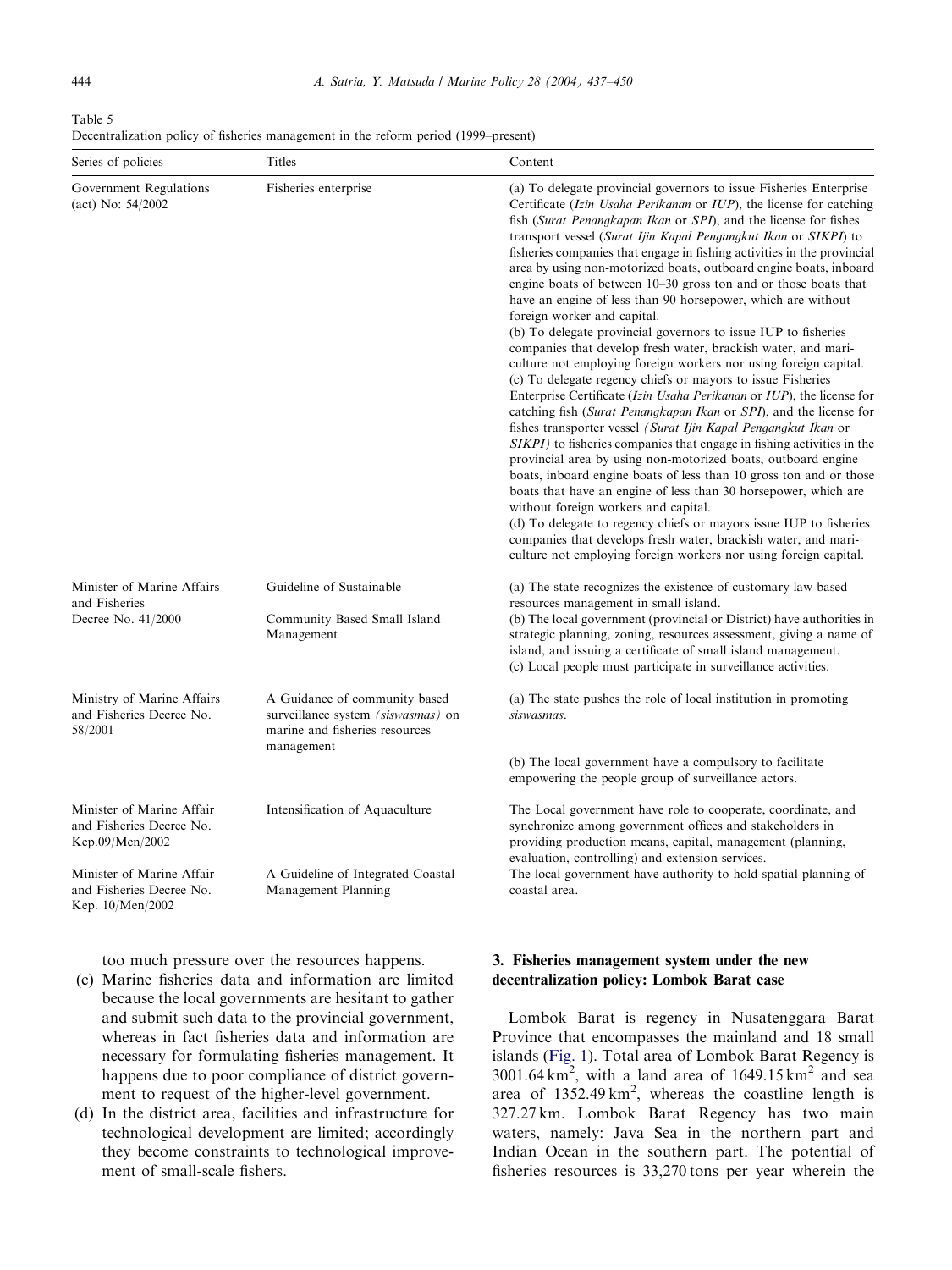<span id="page-8-0"></span>

Fig. 1. Map of Lombok Barat  $\Box$  Nusatenggara Barat Province.

exploitation rate is around 76%. In addition, the potency of aquaculture consists of 873 hectares for brackish water culture and2236 hectare for mari culture such as pearl, seaweed, and dragon fish. The actual utilization reaches 53.4% and 80.7% for brackish water culture and mari culture, respectively [\[17\].](#page-12-0)

#### 3.1. Formal local fisheries management

Responding to the enactment of UU 22/1999 (the Local Autonomy Law), which decentralized marine affairs to the local government, the Lombok Barat Regency government (LBRG) released some local fisheries management regulations: (a) Peraturan Daerah (Perda) No. 14/2001 and (b) Peraturan Daerah (Perda) No. 15/2001. The former is about Usaha Perikanan (fisheries enterprise) containing licensing arrangement. With this regulation, each fisheries company engaging in fisheries in Lombok Barat regency, both of capture fisheries and aquaculture; have to get Izin Usaha Perikanan (IUP) or a fisheries enterprise certificate. The *IUP* is granted to the fisheries enterprise that is not using foreign capital and foreign employees. Within IUP, the area, quantity and size of fishing vessels, and fishing gears, and aquaculture location are signed up. According to article 8, IUP is not applicable for those:

- (a) Fishing activities held by traditional fishers with non-motorized boats or outboard-engine, or inboard engine boats which are less than five gross ton and/or less than 15 horse power;
- (b) Inland aquaculture held less than two hectares;
- (c) Brackish water culture less than four hectares and or with density of 50.000 fries per hectare;
- (d) Mari culture held in less than 0.5 hectare; and
- (e) Fisheries activities for scientific purposes.

Following the issuing of IUP, the LBRG imposes a retribution fee, which is based on the enterprise and technology types, for all fisheries company and individual fisheries enterprises. This retribution fee is allocated to cover administration and management cost, including checking and measuring of enterprise site, monitoring, surveillance and controlling cost.

Meanwhile, *Perda* No. 15/2001 was issued to regulate resources fee. The resources fee is a fee withdrawn over fish products either from capture fisheries or aquaculture held by the fishers who got  $IUP$ . The value of resources fee for the capture fisheries is 2.5% of the catch value, whereas for aquaculture is 1% of the harvested value based on production and constant price. The production and constant price are fixed by Kepala Dinas Kelautan dan Perikanan (the Regency Marine and Fisheries Office Chief) and the Mayor. This resources fee then becomes one of the sources of LBRG income for local development. The resources fee is important to ensure that the entire people enjoy the benefits of the resources [\[18\]](#page-12-0).

This is the first opportunity for LBRG to regulate local fisheries whereas before the Reforms period, the fisheries management was held by the provincial government on behalf of the central government or under deconcentration form. Nevertheless, the current decentralization of fisheries management to the local government level has been implemented without any guidelines from the central government concerning how a proper policy should be formulated. Moreover, the central and the provincial governments have not formulated a series regulations associated with the Local Autonomy Law yet, which are necessary for operating decentralization. Therefore, LBRG has been in "trial and error" concerning the local fisheries policy. So far, the LBRG's policies are not problematical, even in promoting the rise of community based fisheries management the LBRG's policies are in positive way.

Nevertheless, in attempting to promote marine conservation through marine natural tourism park (MNTP) in Lombok Barat, the central government is still reluctant to share the authority to the local government. MNTP is still under the authority of the Balai Konservasi Sumberdaya Alam (Station for Natural Resources Conservation), which belongs to the Ministry of Forestry, even though according to the Local Autonomy Law marine conservation is one of the local government authorities. Moreover, the authority of the Ministry of Forestry over MNTP is also questioned by the Ministry of Marine Affairs and Fisheries, which attempts to take over such authority. Therefore, such institutional conflict among the ministry offices and between the central government and the local government certainly interrupts the process of devolution of fisheries management to the local government.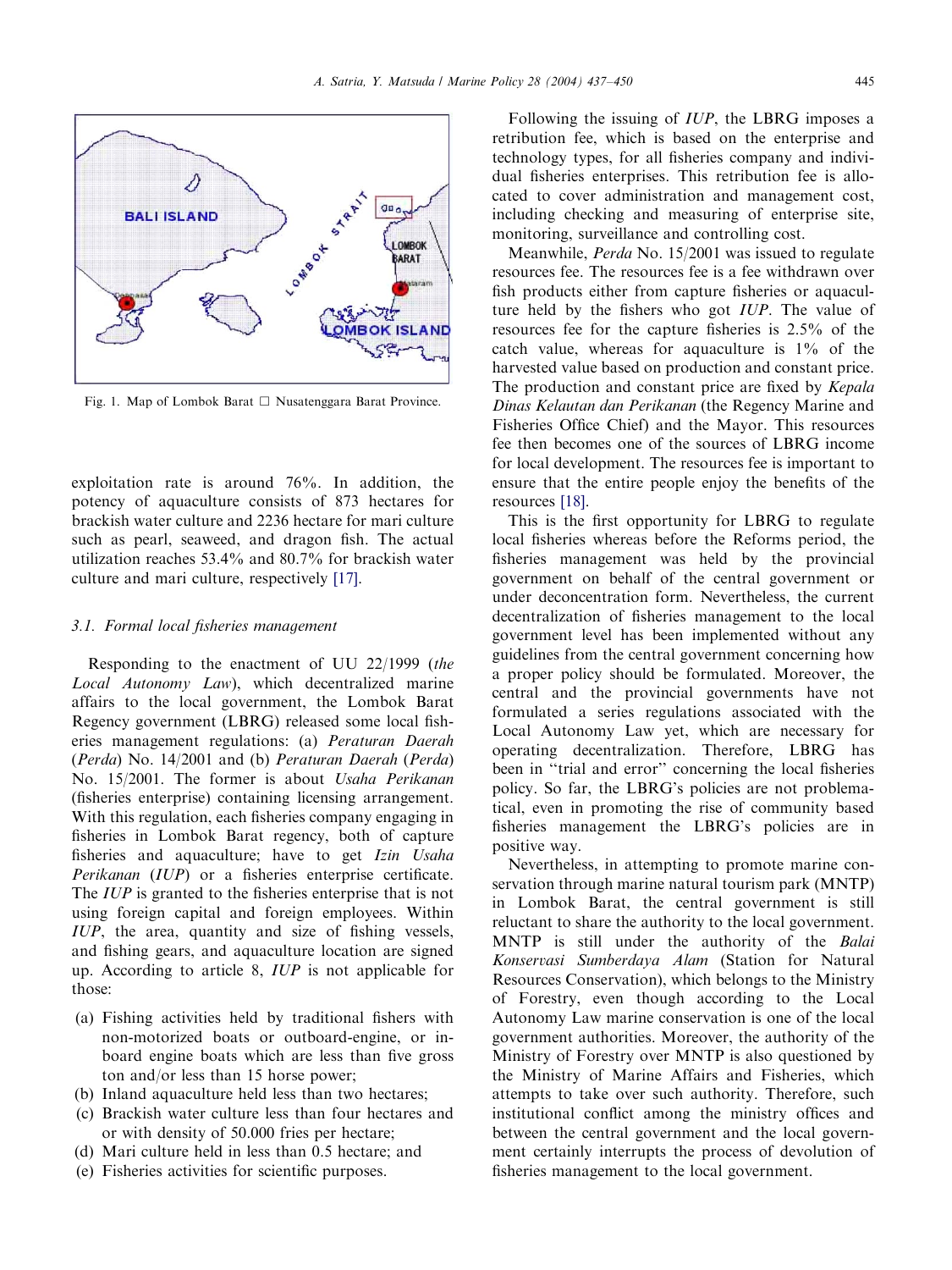## 3.2. Devolution to the local institutions

The rise of local institution of fisheries management or called community based fisheries management in Lombok Barat actually constituted the local fishers response to the monetary crisis and the national reform from 1998, which was marked by the dismissal of Soeharto from his presidential position. Such reform movement led to the unaccountability of the government authority, including the authority to enforce formal rules in fisheries. Accordingly, the local people initiated to revitalize the local institution called *awig*awig, which was applicable in these areas long time ago. Awig-awig, which means ''a local rule'', was part of the cultural system of the Lombok people. Nevertheless, the term "awig-awig" itself actually stemmed from a Bali term, because of the Bali Empire's occupation of Lombok in the past. The Bali people, however, in Banjar or pastoral life, culturally had been bounded to the tradition, which was formulated as awig-awig, the unwritten customary law that should be obeyed by all Banjar community [\[19\].](#page-12-0) Proposals to establish awig-awig in Lombok Barat arose following the recognition of increasing local use of destructive fishing practices, especially bombing or dynamiting, a practice which originally stems from Japanese troops' practice during the colonization period in Gili, Lombok Barat beginning 1942. Aside overcoming destructive fishing practices, the establishment of awig-awig is also devoted to protect traditional fisheries and keep traditional culture related to fisheries.

Awig-awig, however, is an institutional capital for fisheries management. Institutional capital is the stock of rights and rules within resource management decisions [\[20\].](#page-13-0) Common institutional characteristics of community based management identified by Ruddle, which are clear territorial boundary, rules, authority, and sanctions, [\[8\],](#page-12-0) are applicable to *awig-awig* system. There are four types of *awig-awig* established by the local people in different area, Kecamatan Tanjung, Gangga, Pemenang, Bayan, and Kayangan, as summar-ized by [Table 6](#page-10-0). Using Ostrom's framework [\[21\]](#page-13-0), these awig-awig are practiced both as operational and collective rule. Among those awig-awig, Lembaga Masyarakat Nelayan Lombok Utara (LMNLU) has the higher level function to subordinates others and become representative of the fishers in northern part of Lombok Barat. The interesting point is that what the local fisher ruled is compatible to the formal rules. Nevertheless, concerning physical sanctions without resulting a death is still questioned because this such sanction is supposed to be violating the human right value andout of the formal rules as well. Nevertheless, there is no warning to the authority of awig-awig to withdraw such sanctions.

The result of *awig-awig*, however, is very meaningful for the marine resources sustainability, because awigawig was effective to overcome destructive fishing practices. This means that such awig-awig become "rule-in use" as Ostrom [\[21\]](#page-13-0) called. The effectiveness of most *awig-awig* was caused by the bottom up planning and participative approach that led to the increasing of the local fishers' sense of stewardship over the resources. Furthermore, the various awig-awig rules made the local fishers easier to enforce them because of the suitability of such rules to specific communities, in terms of culture and social structure of the local people, and their ecosystem. Nevertheless, *awig-awig* implementation has been dealing with some problems related to operational supports, such as the availability of speedboats, communication facilities, and so on. In addition, sometimes accountability of the traditional authority was questioned by the members like what happened in Gili Indah that then led to unenforceability of zoning rules. The main cause of unenforceability of zoning system was that *awig-awig* was supposed to be an interest of tourism rather than fisheries, so a conflict between people who engage in tourism and traditional fishers who felt marginalized by tourism through awigawig was becoming inevitable. Nevertheless, overall awig-awig, particularly on prohibition of destructive fishing, have been effectively enforceable.

One important point is that existence of awig-awig is recognized by the LBRG. Even, the LBRG officially recognized through signing up to the written document of awig-awig, especially in Gili Indah village. The LBRG realized that devolution to the local people was meaningful to make the effectiveness of monitoring, controlling, and surveillance. The LBRG felt that the role of awig-awig was helpful in attempting to overcome the destructive fishing practices. The local government recognition of *awig-awig* showed that there was devolution to the local people to manage their coastal area. Nevertheless, such devolution actually occurred after the local people established awig-awig, as their selfgovernance over the marine resources, in response to the political instability during the Reform era. This means the devolution was fought for by the local people rather than granted by the local government, even though the Local government eventually recognizes the role of such self-governance.

## 4. Policy implications

To make effectiveness of decentralization of fisheries management in Indonesia, however, several agendas should be taken into accounts in the multi level; central government level, local government level, and community level.

Firstly, in the central government level, one of the most important points of agendas is the improvement of legal framework. At least there are two legal aspects needed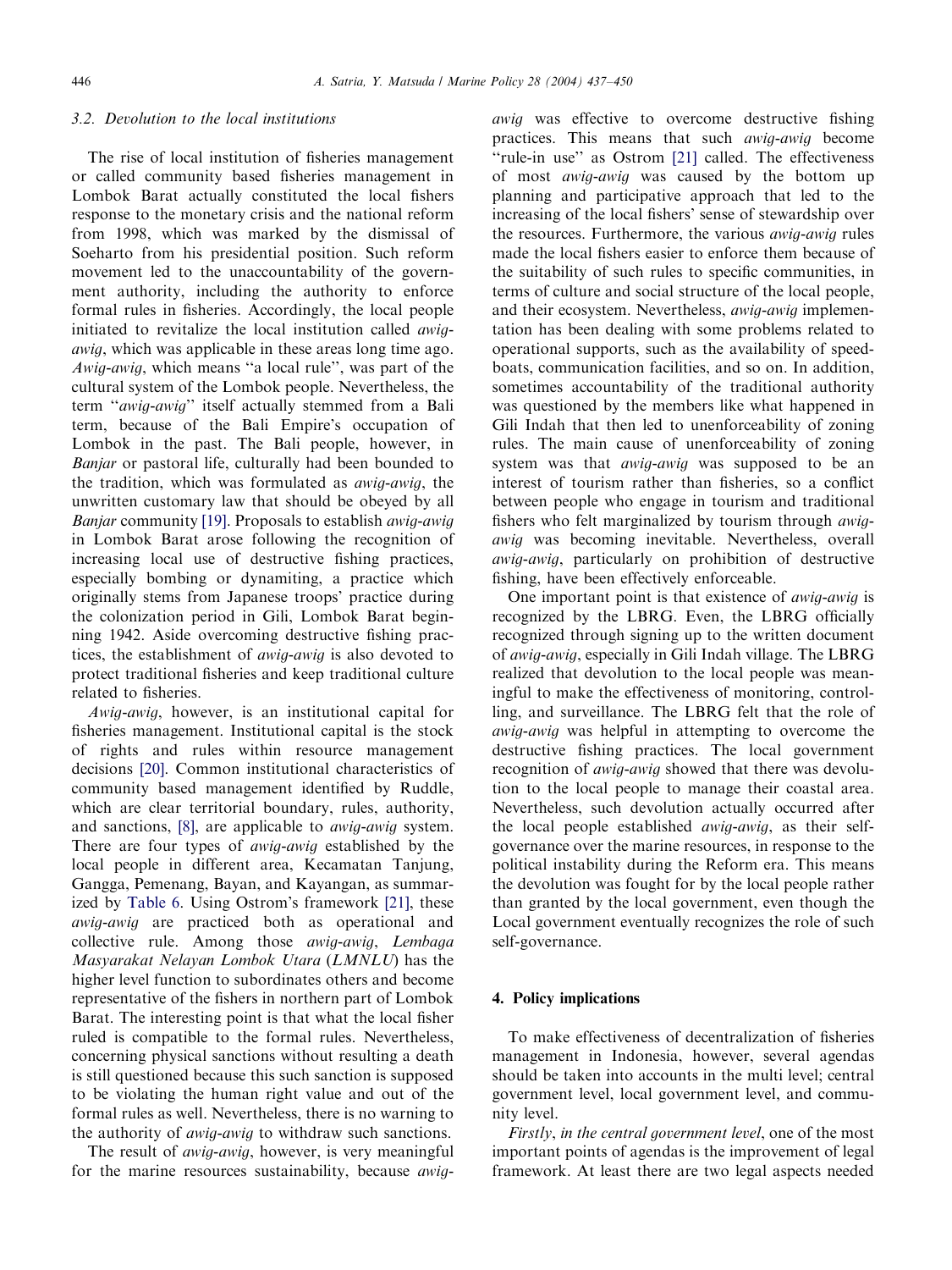<span id="page-10-0"></span>Table 6 Awig-awig system in Lombok Barat (2000–present)

| Type                                                                         | Rules                                                                                                                                                | Sanctions                                                                                  | Compatibility to the formal laws                                                                                                                                                                                                                                                                                                                                                                     |
|------------------------------------------------------------------------------|------------------------------------------------------------------------------------------------------------------------------------------------------|--------------------------------------------------------------------------------------------|------------------------------------------------------------------------------------------------------------------------------------------------------------------------------------------------------------------------------------------------------------------------------------------------------------------------------------------------------------------------------------------------------|
| Awig-Awig Gili Indah<br>in Kecamatan<br>Pemenang                             | (a) Zoning system.<br>(b) Prohibition of destructive<br>fishing practices.<br>(c) The mechanism of<br>authorization for<br>appropriation activities. | Fine, and damaging seaweed<br>culture                                                      | (a) The Fisheries Law No. $9/1985$ :<br>$\blacklozenge$ Fine of Rp. 25 million<br>$\blacklozenge$ Confinement of 6 months to 10 years<br>(b) The Environmental Law No. 23/1997:<br>$\blacklozenge$ Confinement of 10–15 years<br>$\blacklozenge$ Fine of Rp. 500 million to Rp.750 million                                                                                                           |
| Awig-Awig Kelompok<br>Nelayan Pantura in<br>Kecamatan Kayangan               | (a) Prohibition of fishing by<br>dynamite, trawl net, and seret<br>net (gillnet) in <i>awig-awig</i> area.<br>(b) Closed season system.              | Fine, and confiscating fishing<br>gear                                                     | (a) Fisheries Law No. $9/1985$ :<br>$\blacklozenge$ Fine of Rp. 25 million<br>$\blacklozenge$ Confinement of 6 months to 10 years<br>(b) Environmental Law No. 23/1997:<br>$\blacklozenge$ Confinement of 10–15 years<br>$\blacklozenge$ Fine of Rp. 500 million to Rp. 750 million<br>(c) Provincial Regulation of NTB No. 5/1996<br>• Fine of Rp. $50,000.00$<br>$\bullet$ Confinement of 6 months |
| Awig-Awig Sari Laut<br>in Kecamatan Bayan                                    | Prohibition of fishing by<br>dynamite, potassium, trawl<br>net.                                                                                      | Fine, and physical sanction<br>without resulting a death                                   | (a) The Fisheries Law No. 9/1985: $\blacklozenge$ Fine of<br>Rp. 25 million $\blacklozenge$ Confinement of 6 months to<br>10 years (b) The Environmental Law No. 23/<br>1997: ♦ Confinement of 10–15 years ♦ Fine of<br>Rp. 500 million to Rp. 750 million (c) The<br>Provincial Regulation of NTB No. 5/1996 $\blacklozenge$<br>Fine of Rp. 50,000.00 $\blacklozenge$ Confinement of 6<br>months    |
| Awig-awig LMNLU in<br>Kecamatan Tanjung,<br>Pemenang, Kayangan,<br>and Bayan | Prohibition of fishing by<br>dynamite and potassium                                                                                                  | Fine, physical sanction<br>without resulting a death, and<br>burning fishing gear and boat | (a) The Fisheries Law No. $9/1985$ :<br>$\blacklozenge$ Fine of Rp. 25 million<br>$\blacklozenge$ Confinement of 6 months to 10 years<br>(b) The Environmental Law No. 23/1997:<br>$\blacklozenge$ Confinement of 10–15 years<br>$\blacklozenge$ Fine of Rp. 500 million to Rp. 750 million                                                                                                          |

to make decentralization more effective; how to detail the Local Autonomy Law and how to legitimize local institutions. The former is necessary to overcome the problem of misunderstanding among districts and among provincial governments over the content of decentralization of fisheries management. For districts and provincial governments, UU 22/1999 and PP  $25/$ 2000 are not clear enough to implement decentralization. This was because, currently the central government has not formulated a detailed regulation yet that clearly delineate a boundary of the fisheries management decentralization containing what local government are obliged or prohibited to do in order to result in expected decentralization practices. Therefore, this condition leads to the difficulties for the central government to control the local governments in respect to achieve the goals of decentralization of fisheries management as intended by the law. Therefore, the main necessary agenda is to formulate and promulgate a detailed delineation of district and provincial governments authority that constrain these local government to comply the rules of decentralization as intended by the Local Autonomy Law. Moreover, a detail guideline for the local governments about how to implement decentralization is also necessary, particularly the technical guidelines by which the local government is able to manage the marine resources and to initiate the collaboration with other local government. Such guidelines is important to overcome the problem caused by the trans boundary issue, such as in fisheries management of migratory species.

Aside this agenda, the central government is necessary to harmonize their legal products. What happened in marine natural tourism park (MNTP) project of Lombok Barat, indicates the conflict of interest over marine and fisheries among the central government units and between the central government and the local government still occurs. If the central government want to comply with the Local Autonomy Law, the authority of MNTP development should be devolved to the local government.

Meanwhile, the latter is an agenda to insisting state legitimization of local institutions. This reform should be taken because among legislation products, especially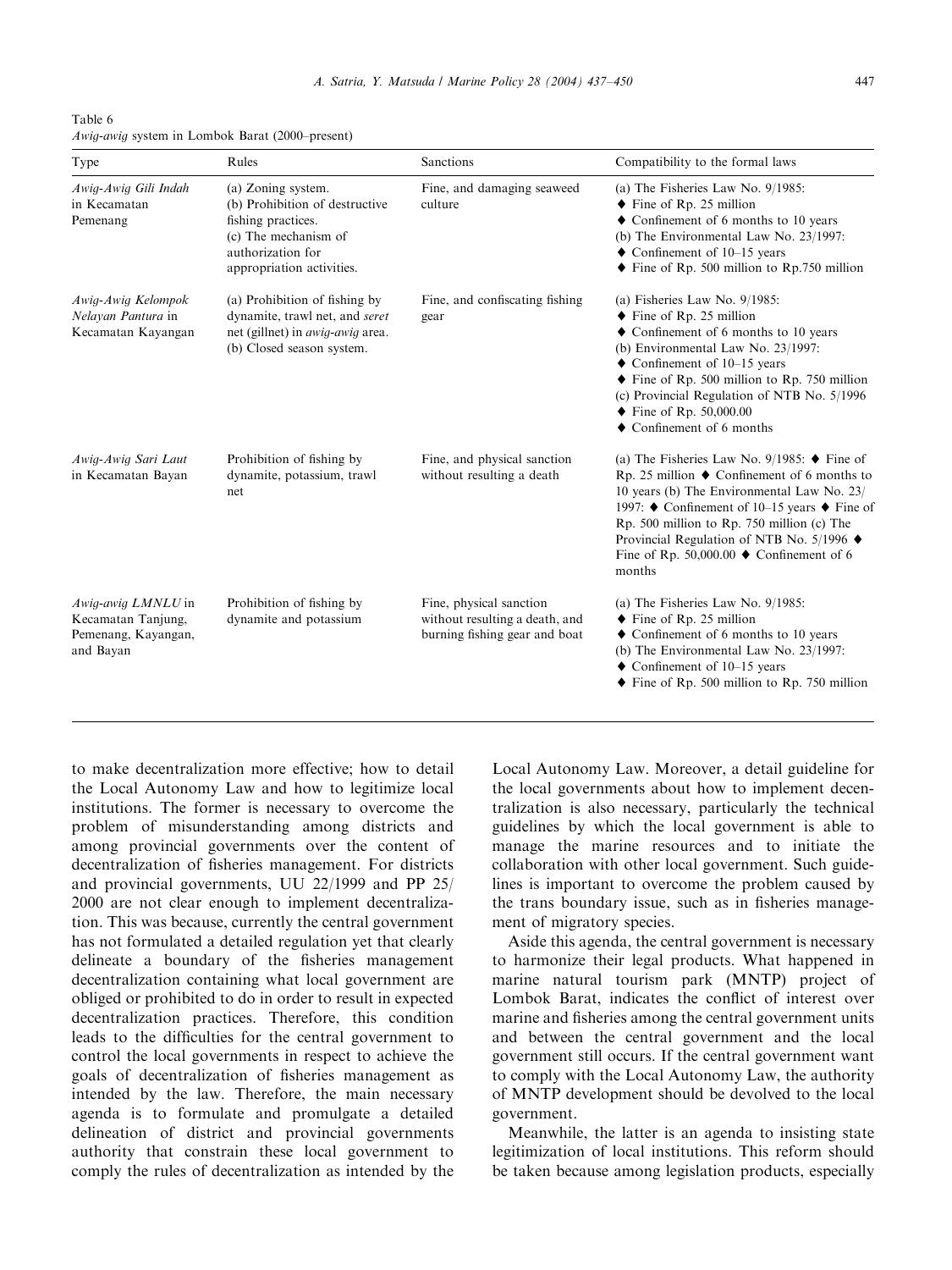related to the fisheries sector, there is no explicit recognition to the local institutions. For example, The Fisheries Law (UU Perikanan No. 9/1985), which is the highest rank of legal product on the fisheries sector, still prevails whereas in fact this Fisheries Law consists of articles containing centralistic approaches. Meanwhile, the Local Autonomy Law has started to recognize the existence of traditional fishers by allowing them to catch fish anywhere without restricted zones, but the term of ''traditional fishers'' is not so clearly defined that lead local government and fishers confused. Accordingly, to overcome those problems, a revision of the Local Autonomy Law must be taken, particularly to clarify the term of ''traditional fishers'' as cited in the elucidation of article 10. In addition, an amendment of Fisheries Law (UU Perikanan 9/1985) is necessary as an adjustment way to decentralization, by explicitly legitimizing for the existence of community based management systems.

Regarding to develop a proper legal framework for decentralization, Japan case can be a good lesson to be learned, especially about state's recognition to the local institutions. Japan, however, has a long historical background in the process of establishment fisheries law [\[22\]](#page-13-0).

Secondly, the decentralization of fisheries management implies dividing the fisheries into manageable units, fishing zones, for which the different administrative divisions are responsible. The local governments, however, are required to create a clear policy and local management with respect to the sustainable fisheries management in coastal water areas. Therefore, the local governments shouldassess marine fisheries resources, in terms of ecological, economic, and socio-cultural aspects, as a way to set local fisheries management with a community based orientation. Then, this step is followed by the willingness to collaborate with communities andother local organizations with respect to the rise of community based fisheries co-management (CBFC) model in district or regency area. The concept of CBFC covers people centered, community-oriented, resources based, and partnership based [\[23\]](#page-13-0). In case of any community-based management system, which is proved as an effective system to manage the resources, the local government is necessary to recognize and devolve the authority to the local fishers to handle management functions, that is usually covering a small area, whereas then the local government hold a facilitative function concerning fisheries management. Accordingly, the local governments must have the capacity to implement such policy, and adequate capacity building includes the following aspects: administration skill, political savvy, adaptability [\[24\]](#page-13-0), and expertise skill. Administrative skill is required to deal with the complexity of institutional arrangement. It covers management skill in terms of financial, human

resources, hardware, and program development. Political savvy is also needed to operate bureaucratic structures, form strategic alliances, and influence higher policy level [\[25\].](#page-13-0) Another requirement is adaptability, which is needed to deal with the external changes or shocks. The last one is expertise skill, which is necessary to asses the local fisheries resources and their environment, to formulate fisheries policy, and resolve the problems. In addition, however, a political will of local government to support fisheries sector will be a necessary condition for success of new fisheries management. It requires a sophisticated vision of local government regarding the important of resources based economic development which fisheries sector is included.

Thirdly, in the community level, revitalization of local institution became important as a key of decentralization. Revitalization is about empowerment and cultural rediscovery, as well as revival local institution [\[3\].](#page-12-0) There are two dimensions of the local institutions revitalizations: political andtechnical dimension. The political dimension is about how to empower local fishers to express their aspirations, to keep their interests, and to affect and respond policies related to the fisheries sector. One of the characteristics of small-scale fishers is inability to affect the policy [\[25\].](#page-13-0) This empowerment is important even if Indonesian fishers have had such kind of associations, such as HNSI (Himpunan Nelayan Seluruh Indonesia—Indonesian Fishers Association) and KUD (Koperasi Unit Desa—Village Unit Based Cooperative). Nevertheless, both associations cannot be working well because they were established by centralistic or top down ways—as a part of political process during the New Order under Soeharto's regime. Therefore, nowadays, the emergence of the alternative fishers association, which is more rooted from local people, become necessary.

Meanwhile, the technical dimension consists of the local rules and knowledge concerning fisheries management. As well-known, local fishers devise management rules and practice fisheries management on the basis of local wisdom or indigenous knowledge that are actually able to achieve fisheries sustainability at the local level. Awig-awig in Lombok Barat as described previously, have represented such kind of local institution that contain indigenous ecological knowledge. However, this indigenous knowledge is still largely dependent on local social mechanism [\[26\].](#page-13-0) Nevertheless, this indigenous knowledge has been often contrasted with the modern knowledge, even though recently the integration between indigenous and modern knowledge is considered to be promoted.

Because the partnership among users recently is promoted, revitalization of local institution can be directed to the rise of community based co-management (CBFC) model. The formulation of CBFC model should consider a uniqueness of local social condition, because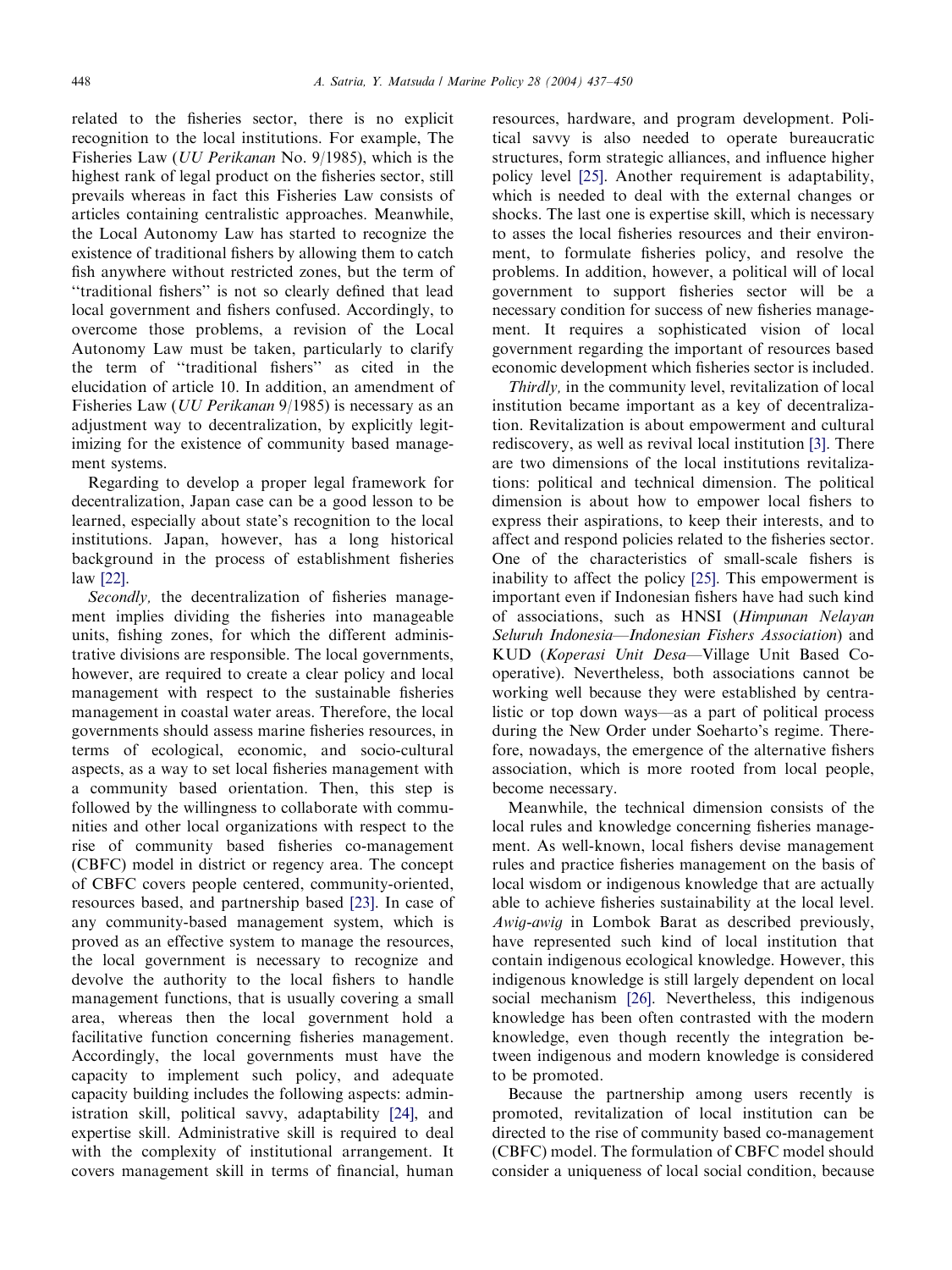<span id="page-12-0"></span>no one model can be properly implemented for all case of institutional arrangement of fisheries management. However, in some cases, giving more responsibility to the local fishers for management without the corresponding transfer of skills related to information gathering and presentation, critical assessment, or negotiation, resulted in increasing of transaction costs of management [\[27\]](#page-13-0).

Nevertheless, all of the revitalization process must consider both ecological and social aspects in strengthening resilience [\[28\]](#page-13-0). As Berkes et al. (2002) stated ''systems may be ecological resilient but socially undesirable or they may be socially resilient but degrade environment. Here, we are concerned with the combined systems of humans and nature, with emphasis on socialecological resilience'' [\[26\]](#page-13-0).

### 5. Concluding remarks

The evolution of decentralization of fisheries management in Indonesia showed that the decentralization was gradually developed from deconcentration and delegation to devolution. After Reform Era, devolution form of decentralization has been implemented due to the enactment of the Local Autonomy Law. Even though this kind of decentralization practice has been dealing with several problems, this is still the best way for the improvement of fisheries management system. This is due to that decentralization appears as a correction for the negative impact of centralization policy. In practice, centralization, however, is often followed by centralization of decision-making, shifts in system of knowledge to be ''scientific'' rather than indigenous knowledge, and nationalization of resources, which undermine and even dismantle local institution [3]. Otherwise, decentralization is justified as a means to promote the efficiency and equity of development activities, and also for promoting local participation and democracy [7]. Theoretically, this policy can accelerate the rise of community based management system. This hypothesis is becoming true with the case of *awig-awig*, which has grown under recognition of the local government. It means that decentralization is proven as a key variable for strengthening community based fisheries management system [\[29\]](#page-13-0).

To strengthen decentralization of fisheries management, both problems at the central and the local level must be solved. The central government should be consistent through leaving the reluctance to share the authorities with the local government andimproving the legal framework and policy process with respect to the spirit of decentralization. On the other side, at the local level, the role of the local government must be enhanced to facilitate a rise of mutual collaboration with local people in achieving better fisheries manage-

ment. Therefore, the mutual trust among the central government, the local government, and the local people is necessary condition for the decentralization of fisheries management.

#### References

- [1] Ruddle K. External forces and change in traditional communitybased fishery management systems in the Asia Pacific region. Maritime Anthropological Studies 1993;6(1–2):1–37.
- [2] Gibbs CJN, Bromley D. Institutional arrangement for management of rural resources: common-property regimes. In: Berkes F, editor. Common property resources: ecology and communitybased sustainable development. London: Belhaven Press; 1989.
- [3] Berkes F. Cross-scale institutional linkage: perspectives from the bottom up. In: Ostrom E, editor. Drama of the commons. Washington, DC: National Academy Press; 2002.
- [4] Ruddle K. Local knowledge in the future management of inshore tropical marine resources and environment. Nature and Resources 1994;30(1):28–37.
- [5] Ruddle K. Traditional management of reef fishing. In: Polunin NVC, Robert CM, editors. Reef fisheries. London: Chapman & Hall; 1996.
- [6] Ruddle K. Formulating policies for existing community based fisheries management systems. The Journal of Policy Studies 1996;1:55–64.
- [7] Ribot JC. Democratic decentralization of natural resources: institutionalizing popular participation. Washington, DC: World Resources Institute; 2002.
- [8] Ruddle K. The role of local management and knowledge systems in small-scale fisheries. The Journal of Policy Studies 1999;7: 101–107.
- [9] Seddon J. Participation civil society, and decentralization. In: Litwack J, Seddon J, editors. Decentralization briefing notes. Washington, DC: World Bank Institute; 1999.
- [10] Rondinelli D. 1999. What is decentralization? In: Litwack J, Seddon J, editors. Decentralization briefing notes. Washington, DC: World Bank Institute; 1999.
- [11] Pomeroy RS, Berkes F. Two to tango: the role of government in fisheries co-management. Marine Policy 1997;21(5):465–80.
- [12] Cohen JM, Peterson SB. Administrative decentralization: strategies for developing countries. Connecticut: Kumarian Press; 1999.
- [13] Smith BC. Decentralization: the territorial of the state. London: George Allen & Unwin; 1985.
- [14] Purwaka T, Sunoto. Coastal resources management in Indonesia: legal and institutional aspects. In: Magnus T, Salamanca AM, editors. Institutional issues and perspectives in the management of fisheries and coastal resources in Southeast Asia. Stockholm: ICLARM; 2001.
- [15] Satria A, Umbari A, Fauzi A, Purbayanto A, Sutarto E, Muchsin I, Muflikhati I, Karim M, Saad S, Oktariza W, Imran Z. Menuju desentralisasi kelautan. Jakarta: Cidesindo; 2002.
- [16] Dahuri R. Kebijakan kelautan dan perikanan di era otonomi daerah. Paper presented at Symposium on Sinkronization of Marine and Fisheries Resources Utilization between the Central and the Local Government in the Special Autonomy to Papua Province, Jakarta, April 7th, 2002.
- [17] Badan Perencanaan Pembangunan Daerah Kabupaten Lombok Barat. Rencana Strategis Pengelolaan wilayah Pesisir dan Laut. Lombok Barat: Bappeda; 2001.
- [18] Matthiasson T. The Icelandic debate on the case for a fishing fee: a non-technical introduction. Marine Policy 2001;25:303–12.
- [19] Bachtiar I. Strategi pengembangan Awig-Awig dalam pengelolaan sumberdaya di nusatenggara barat. Paper presented at